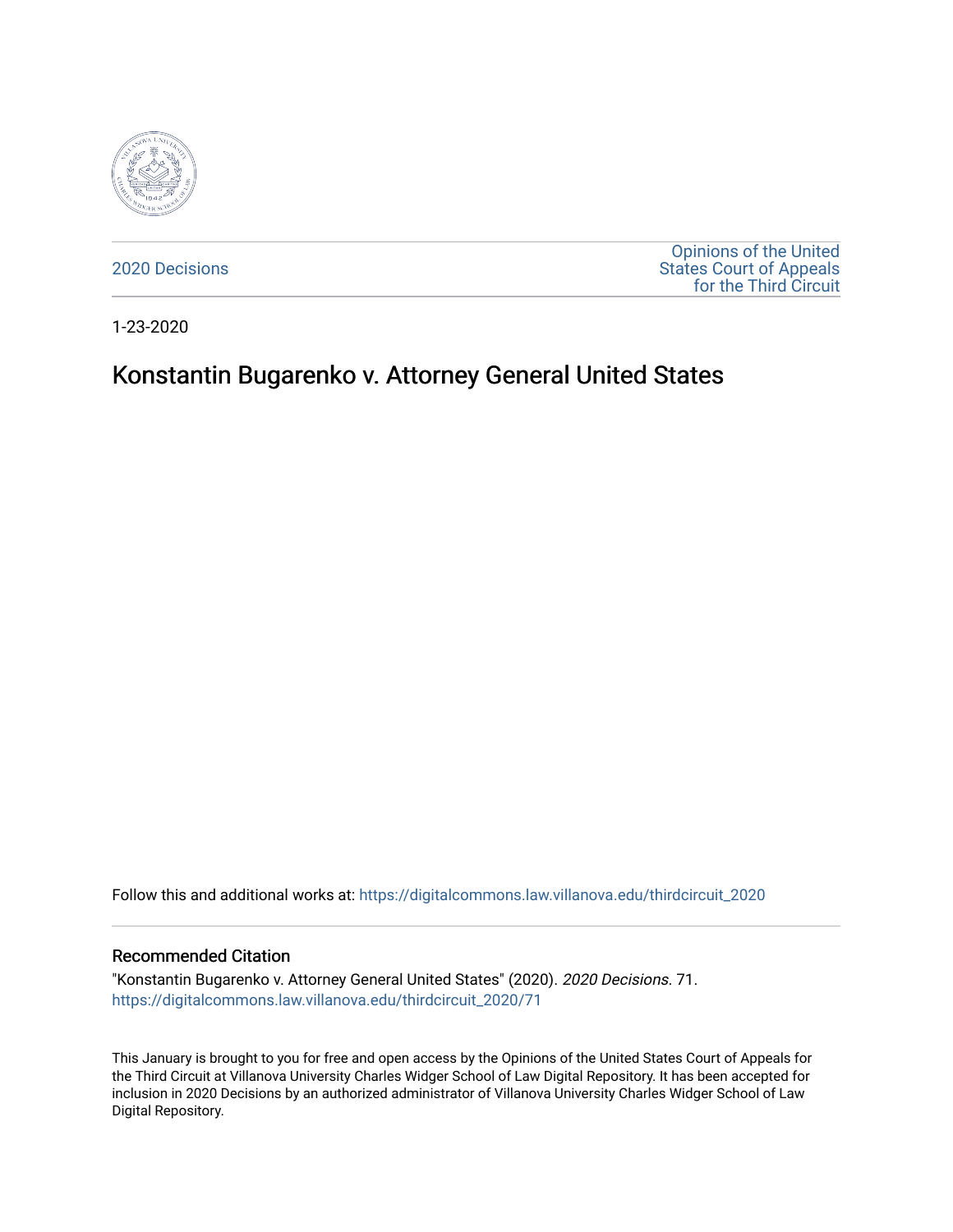NOT PRECEDENTIAL

### UNITED STATES COURT OF APPEALS FOR THE THIRD CIRCUIT

**\_**

**\_**

**\_**

**\_**

**\_**

Nos. 19-1137 & 19-1933

KONSTANTIN BUGARENKO, AKA Kostyantyn Bugarenko, Petitioner

v.

ATTORNEY GENERAL OF THE UNITED STATES OF AMERICA, Respondent

 **\_**

On Petition for Review of a Final Order of the Board of Immigration Appeals Immigration Judge: Honorable John P. Ellington (No. A045-284-507)

Submitted Under Third Circuit L.A.R. 34.1(a) January 21, 2020

Before: AMBRO, MATEY, and FUENTES, Circuit Judges

(Opinion filed: January 23, 2020)

OPINION\*

AMBRO, Circuit Judge,

 $\overline{a}$ 

<sup>\*</sup> This disposition is not an opinion of the full Court and pursuant to I.O.P. 5.7 does not constitute binding precedent.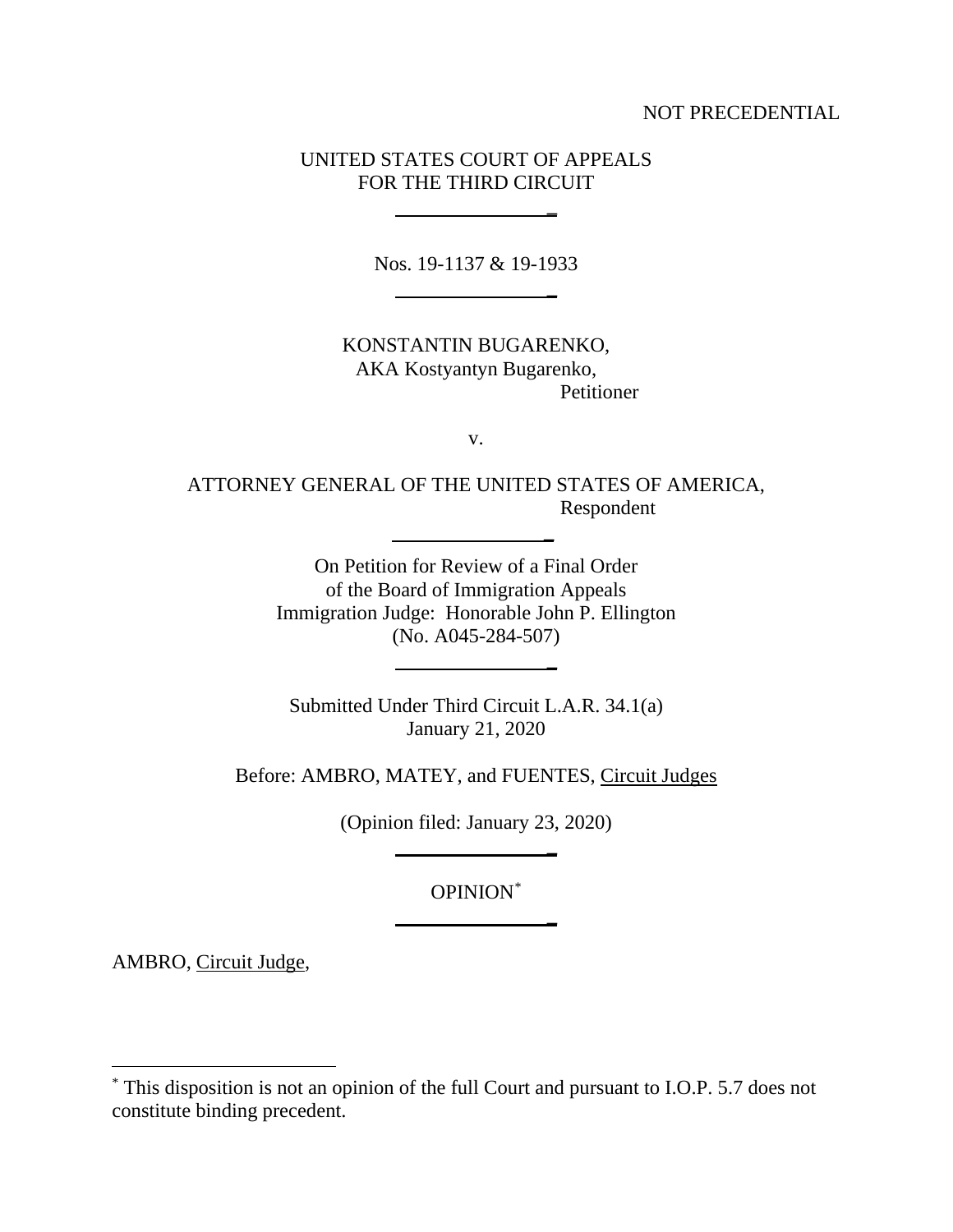Petitioner Konstantin Bugarenko, a native and citizen of Ukraine, was admitted to the United States as a lawful permanent resident in 1996. In December 1998, he was convicted of multiple counts of aggravated assault in violation of 18 Pa. Cons. Stat. § 2702(a)(4), and sentenced to 11.5 to 23 months' imprisonment, for driving while intoxicated and causing bodily injury to six victims. He was convicted of numerous additional DUI offenses, including in January 2017 when he caught the attention of the Department of Homeland Security ("DHS").

Based on his 1998 conviction, DHS filed a Notice to Appear with the Immigration Court in October 2017, charging Bugarenko with removability under § 237(a)(2)(A)(i) of the Immigration and Nationality Act ("INA"), 8 U.S.C. § 1227(a)(2)(A)(i), as an alien who has been convicted of a crime involving moral turpitude committed within five years of his admission to the U.S. for which a sentence of one year or more may be imposed. Bugarenko sought relief from removal in the form of an adjustment of status with a waiver of inadmissibility under INA § 245(a), 8 U.S.C. § 1255(a), and INA § 212(h), 8 U.S.C. § 1182(h).

The Immigration Judge ("IJ") determined, based on the record of conviction, that Bugarenko was convicted of aggravated assault with a deadly weapon under 18 Pa. Cons. Stat. § 2702(a)(4), which the IJ concluded was a crime involving moral turpitude, thereby rendering Bugarenko ineligible for admission. 8 U.S.C. § 1182(a)(2)(A)(i)(l). In a subsequent order, the IJ denied Bugarenko's application for an adjustment of status with a § 212(h) waiver on making the discretionary finding that the balance of equities tipped against Bugarenko. Accordingly, the IJ ordered him removed to Ukraine.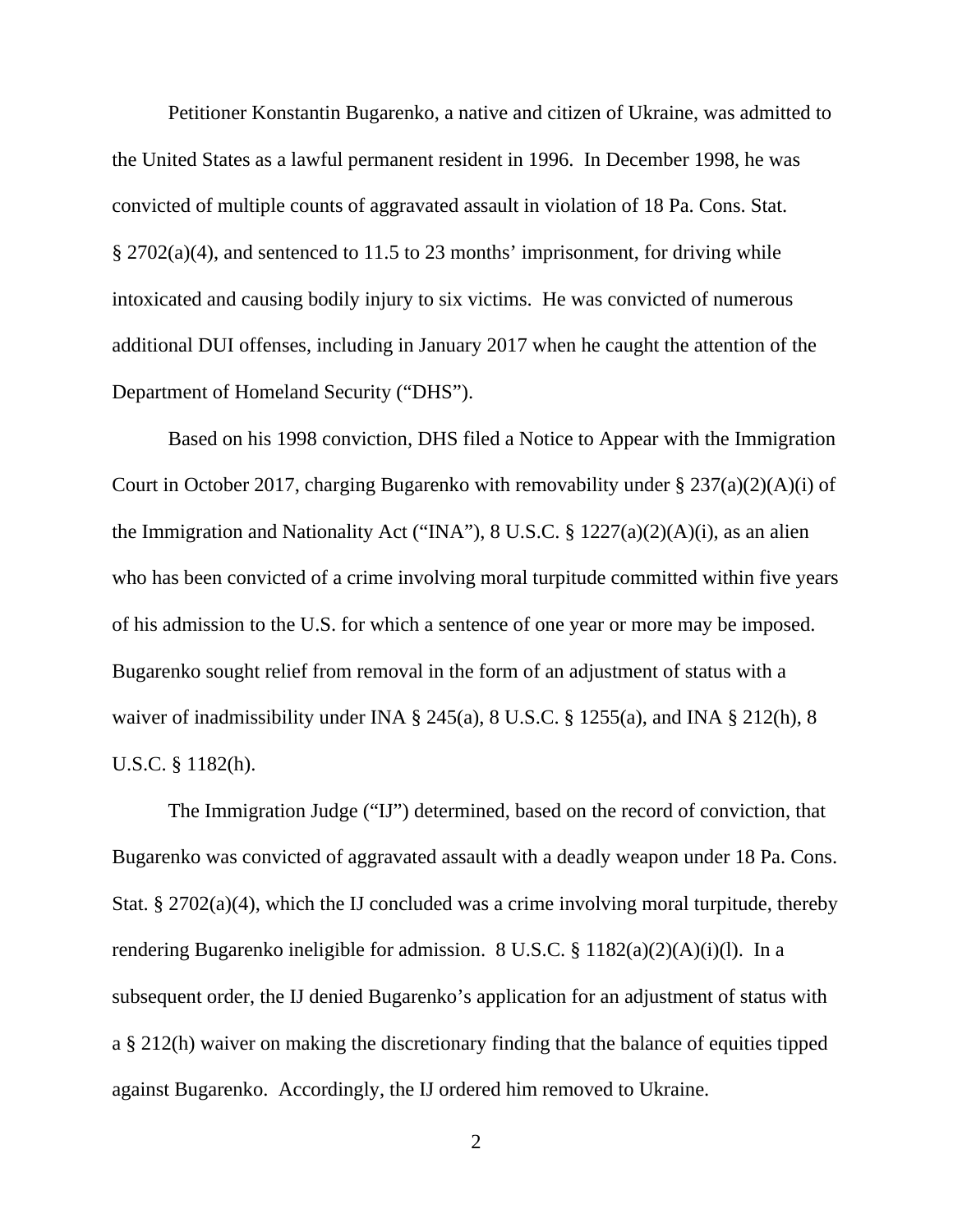Bugarenko appealed to the Board of Immigration Appeals. After reviewing the record evidence, it concluded the IJ did not clearly err in determining that Bugarenko was convicted under subsection (a)(4). But it declined to entertain his challenge that a crime involving moral turpitude in 8 U.S.C. § 1227(a)(2)(A)(i) was void for vagueness, determining that it lacked the authority to do so. On *de novo* review, the Board also ruled that, despite the positive equities, Bugarenko's "long history of alcohol abuse and dangerous criminal misconduct arising therefrom preponderates over those equities," rendering him ineligible for discretionary relief in the form of an adjustment of status with a § 212(h) waiver. App. Vol. I. at 8. Accordingly, it dismissed his appeal.

Bugarenko petitioned for review of the Board's decision and, while his petition was pending, filed a motion to reconsider its decision. The Board denied that motion because he raised the "same or similar arguments" as in his first appeal. Bugarenko then filed a second petition for review of the denial of his motion for reconsideration. The two petitions are consolidated before us.

We generally have jurisdiction over final orders of removal under  $8 \text{ U.S.C.}$  $§$  1252(a)(1). But importantly, we lack jurisdiction to review purely discretionary denials of relief under 8 U.S.C. § 1252(a)(2)(B) notwithstanding colorable constitutional claims or questions of law. *See id.* § 1252(a)(2)(D). Where, as here, the Board adopts an IJ's decision and adds analysis of its own, we review both decisions. *See Sandie v. Att'y Gen.*, 562 F.3d 246, 250 (3d Cir. 2009). We review legal conclusions *de novo*, *Cadapan v. Att'y Gen.*, 749 F.3d 157, 159 (3d Cir. 2014), and factual determinations for substantial evidence, *Dwumaah v. Att'y Gen.*, 609 F.3d 586, 589 (3d Cir. 2010).

3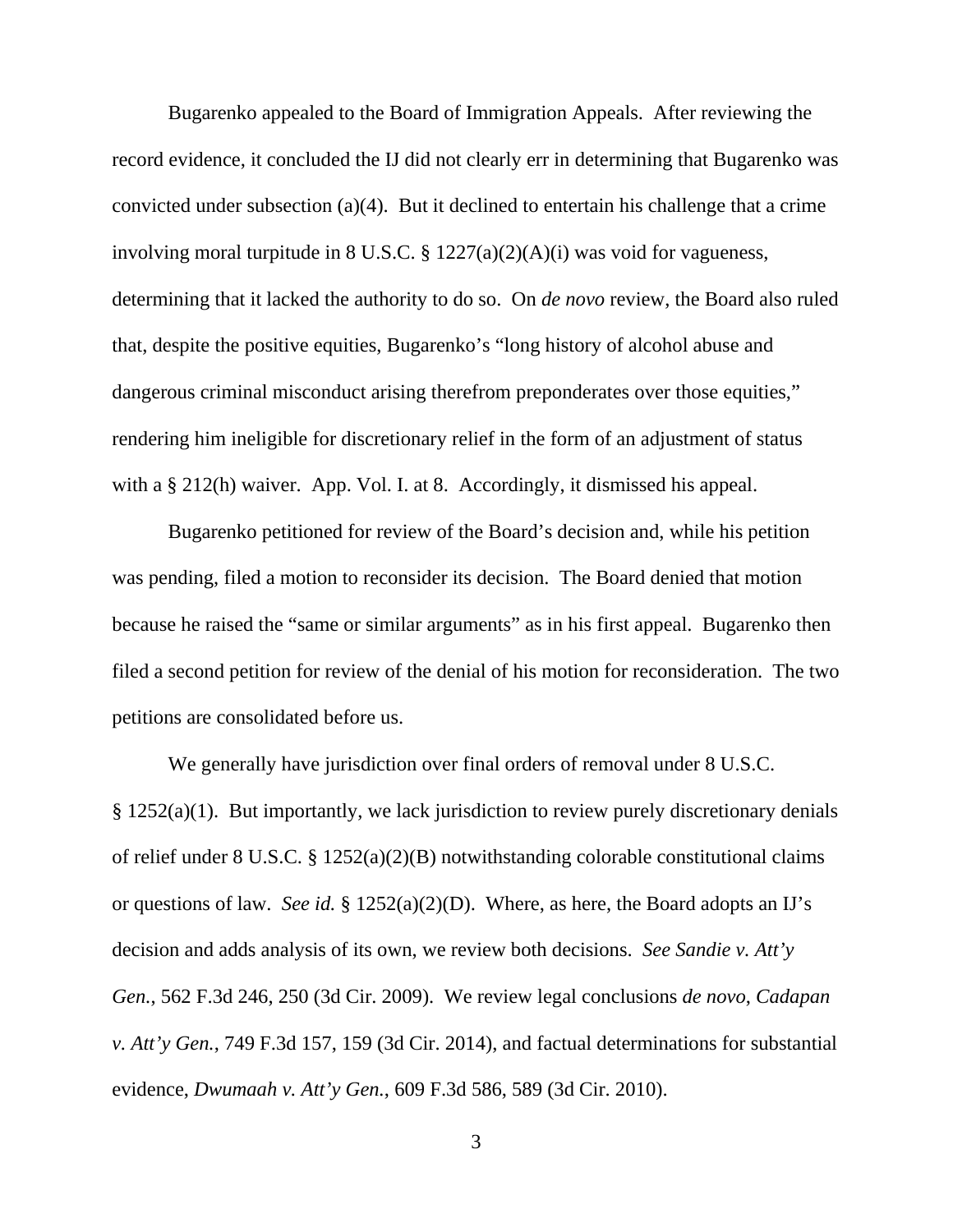*1. The Board applied the correct standard of review to the IJ's denial of discretionary relief from removal proceedings.*

Bugarenko first argues the Board applied the incorrect standard of review to the IJ's discretionary denial of his adjustment of status and § 212(h) waiver.

Subsection 1255(a) provides that the Attorney General may adjust an alien's status to that of one lawfully permitted as a U.S. resident, "in [the Attorney General's] discretion and under such regulations as he may prescribe," so long as "(1) the alien makes an application for such adjustment, (2) the alien is eligible to receive an immigrant visa and is admissible to the United States for permanent residence, and (3) an immigrant visa is immediately available to him at the time his application is filed." 8 U.S.C. § 1255(a). Because a conviction for a crime involving moral turpitude makes Bugarenko inadmissible, he also needed to apply for a waiver of admissibility under 8 U.S.C. § 1182. Subsection 1182(h)(1)(B) permits the Attorney General, "in his discretion," to waive admissibility requirements "if it is established to [his] satisfaction . . . that the alien's denial of admission would result in extreme hardship to the United States citizen or lawful resident spouse, parent, son, or daughter of such alien." 8 U.S.C. § 1182(h)(1)(B).

We lack jurisdiction over any "decision or action of the Attorney General" for which the authority "is specified under this subchapter to be in the discretion of the Attorney General . . . ." 8 U.S.C. § 1252(a)(2)(B)(ii). As relevant here, our jurisdiction "does not extend to an agency's factual and discretionary determinations underlying the denial of waivers based on an analysis involving extreme hardship." *Cospito v. Att'y Gen.*, 539 F.3d 166, 170 (3d Cir. 2008) (per curiam) (citations omitted). While we retain jurisdiction over "constitutional claims or questions of law," 8 U.S.C. § 1252(a)(2)(D),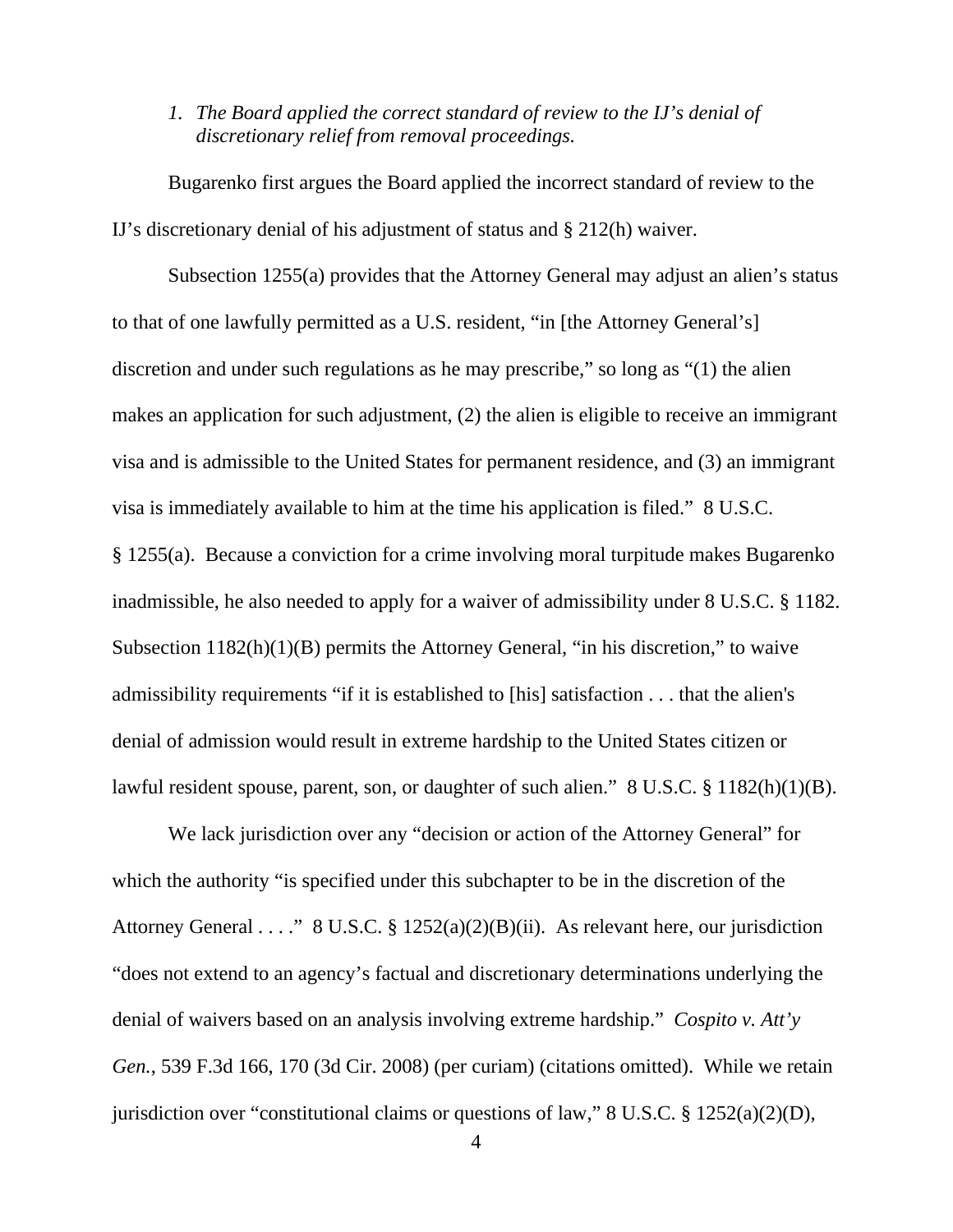that jurisdiction is "narrowly circumscribed" and is limited only to "colorable" legal claims or questions. *Cospito*, 539 F.3d at 170 (quotation marks and citation omitted).

Bugarenko attempts to disguise his factual claim as a legal one, contending that both the IJ and Board erred in failing to consider hardship to those other than qualifying relatives, specifically, to him, his adult children, and his employees. But in reviewing anew the IJ's hardship determination, the Board clearly considered the hardship to more than just qualifying relatives, acknowledging Bugarenko's "lengthy period of lawful residence, family ties in the United States, medical issues involving some of his family members, business ownership, and efforts in connection with rehabilitation."<sup>1</sup> App. Vol. I. 8. Thus, his claim is nothing more than a "quarrell" over the exercise of discretion and the correctness of the factual findings reached by the agency." *Cospito*, 539 F.3d at 170 (citation and quotation marks omitted). Accordingly, we lack jurisdiction over this claim. 2

<sup>&</sup>lt;sup>1</sup> Bugarenko also argues that the IJ misstated the "hardship" standard that applies to aliens who are inadmissible because they have been convicted of "violent or dangerous crimes." 8 C.F.R. 1212.7(d); *see Tejada v. Att'y Gen.*, 513 F. App'x 190, 194 (3d Cir. 2013). The IJ, however, found this standard satisfied—*i.e.*, ruled in Bugarenko's favor on this issue. Any error was therefore without effect.

<sup>&</sup>lt;sup>2</sup> Bugarenko also raises a separate constitutional claim, arguing that DHS violated his due process right when it failed to bring removal proceedings against him for nearly 20 years. But he has no "substantive or procedural right or benefit that is legally enforceable" to "expeditious[]" removal proceedings. 8 U.S.C. § 1229(d)(1)–(2); *see also DiPeppe v. Quarantillo*, 337 F.3d 326, 333–34 (3d Cir. 2003) (holding that the Due Process Clause was not implicated by a delay in removal proceedings). He also asserts a defense of laches (seemingly as part of his due process argument), claiming a lack of diligence by the Government that resulted in prejudice to him. Appellant's Br. 12. We have never held that laches applies in removal proceedings and, given the weight of authority to the contrary, we decline to do so here. *See, e.g.*, *INA v. Hibi*, 414 U.S. 5, 8 (1973) (internal citation and quotation marks omitted) ("As a general rule[,] laches or neglect of duty on the part of officers of the Government is no defense to a suit by it to enforce a public right or protect a public interest.").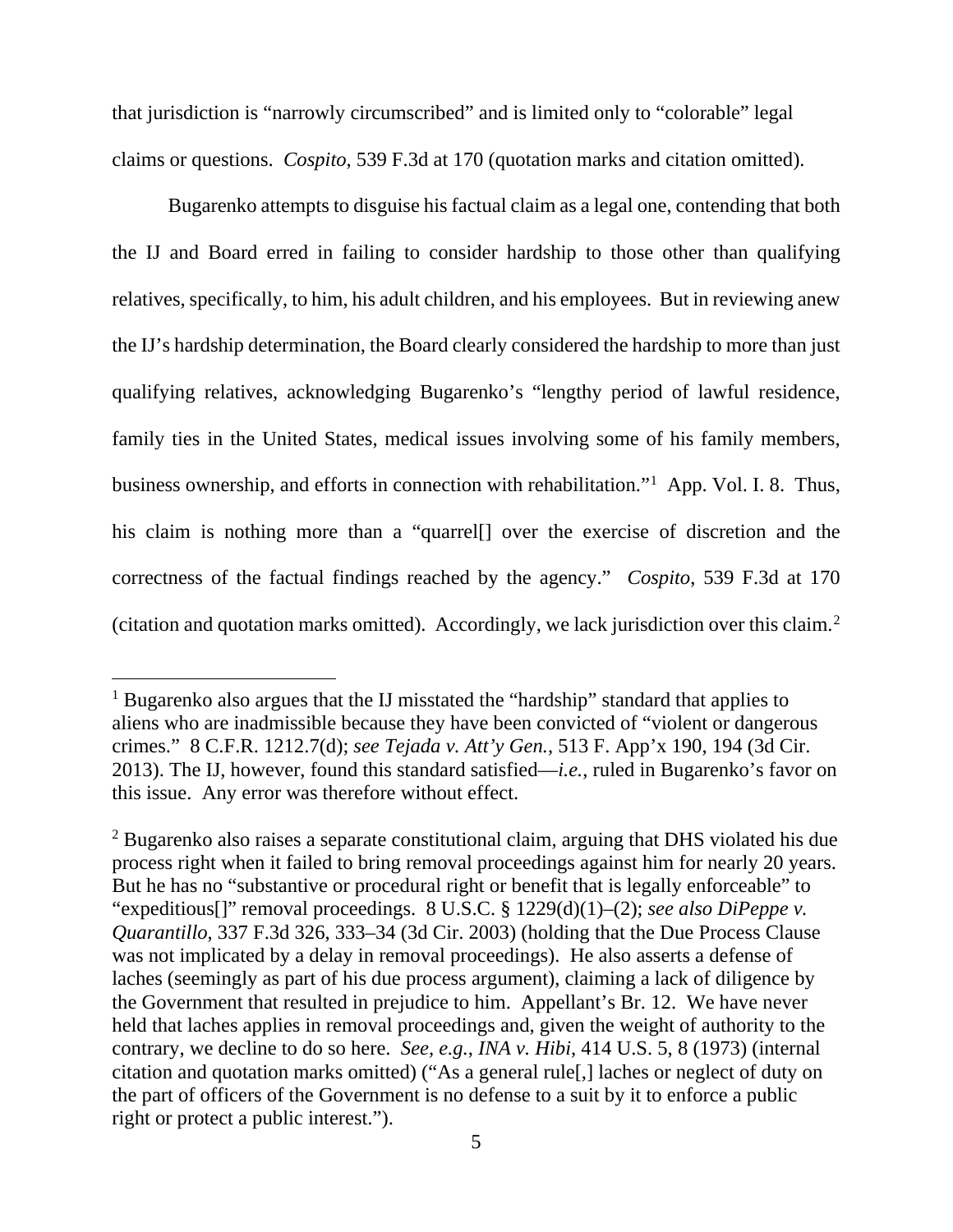## *2. DHS met its burden of establishing a conviction under 18 Pa. Cons. Stat. § 2702(a)(4).*

Bugarenko next argues that the Board was wrong to conclude that the IJ did not clearly err in determining that he was convicted under 18 Pa. Cons. Stat. § 2702(a)(4). He contends the record is not clear whether he was convicted under  $\S 2702(a)(1)$ , a firstdegree felony that may be non-turpitudinous, *see Mahn v. Attorney General*, 767 F.3d 170, 174 (3d Cir. 2014), or  $\S 2702(a)(4)$ , which may be turpitudinous even though a second-degree felony. As evidence of ambiguity, Bugarenko points to the verdict where his § 2702 charge had a computer notation of "F-1" that was crossed out by hand and replaced with "F-2." Despite Bugarenko's attempts to manufacture an ambiguity, the charging document and verdict form make clear that none exists here.

While the criminal information tracks the language of both subsections, the verdict form "adjudge[s] [him] guilty [of] aggravated assault F-2." App. Vol. II 63–64. And his charge for aggravated assault under § 2702 was updated to reflect the verdict with an "F-2" notation replacing the initial "F-1." App. Vol. II 63, 65. We recognize the annotation "F-2" "in widely understood prosecutorial parlance means that [the defendant] pled guilty to a second-degree felony." *United States v. Ramos*, 892 F.3d 599, 610 (3d Cir. 2018). Only subsection (a)(4) is a second-degree felony. Thus the record shows DHS met its burden in showing that he was convicted under subsection  $(a)(4)$ .<sup>3</sup>

<sup>&</sup>lt;sup>3</sup> Bugarenko contends the record is unreliable, as there is a discrepancy between the court records and the electronic docket sheet. But the electronic docket sheet confirms his convictions under § 2702(a)(4), and any discrepancy relates to other charges.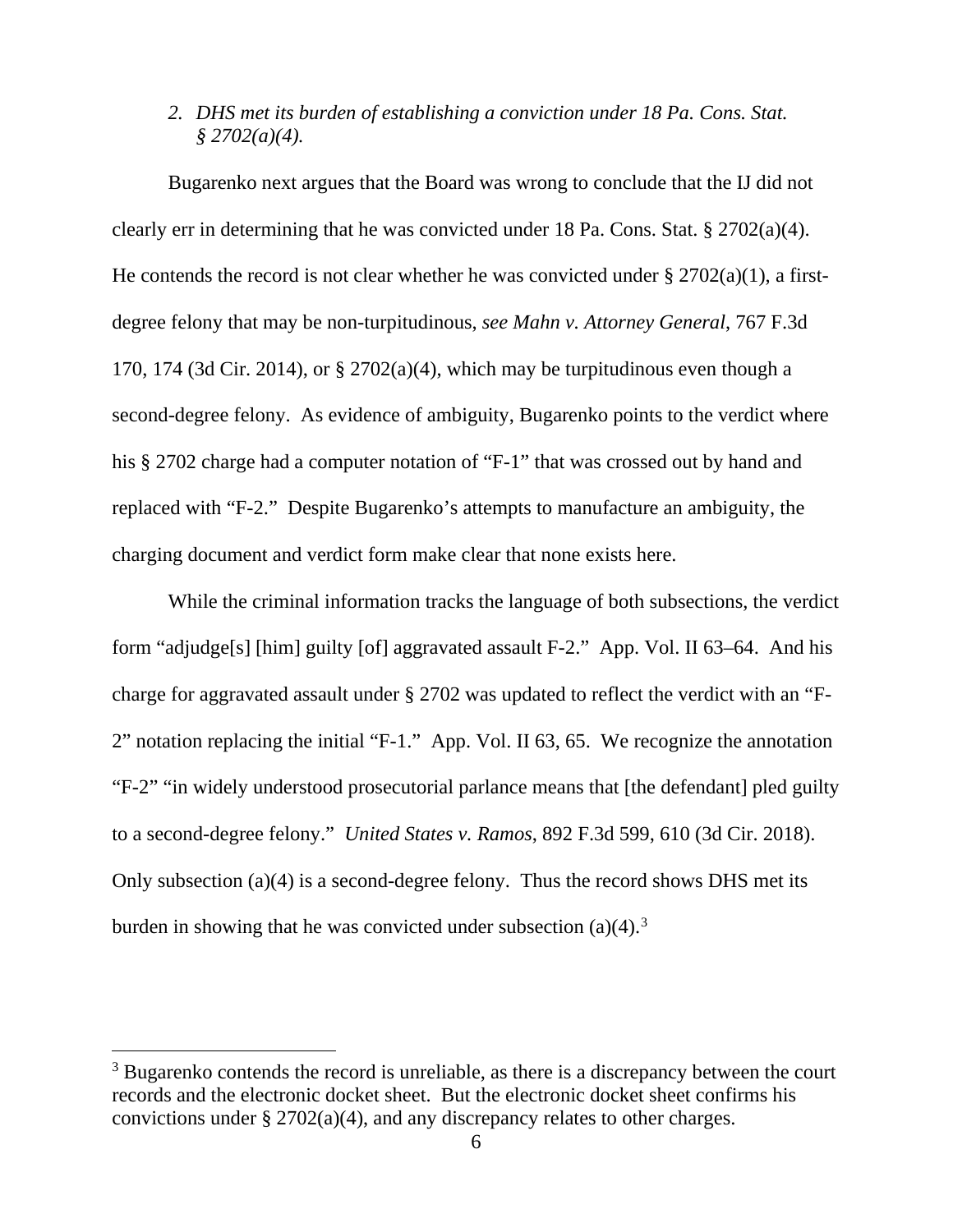# *3. The phrase "crime involving moral turpitude" is not void for vagueness as applied to Bugarenko's conviction.*

Finally, Bugarenko argues that the phrase "crime involving moral turpitude," as used in 8 U.S.C. § 1227(a)(2)(A)(i), is void for vagueness when applied to his conviction. He acknowledges that his argument may be foreclosed by our recent decision in *Moreno v. Att'y Gen.*, 887 F.3d 160, 165 (3d Cir. 2018), in which we, relying on the Supreme Court's decision in *Jordan v. De George*, 341 U.S. 223 (1951), held that the phrase is not unconstitutionally vague. He is right, and his attempt to distinguish *Moreno* fails.

"[V]agueness challenges are evaluated 'on a case by case basis.'" *Moreno*, 887 F.3d at 165 (citation omitted). *Jordan* held the phrase was not void for vagueness as applied to a conviction for fraud because it gave "sufficiently definite warning as to the proscribed conduct when measured by common understanding and practices." *Jordan*, 341 U.S. at 231–32 (citation omitted). And *Moreno* upheld the phrase as applied to a conviction for possession of child pornography. *Moreno*, 887 F.3d at 166. "We have consistently defined a morally turpitudinous offense to be one 'that is inherently base, vile, or depraved, contrary to the accepted rules of morality and the duties owed other persons, either individually or to society in general.'" *Id.* at 166 (citation omitted). Here Bugarenko was "sufficiently forewarned," *Jordan*, at 341 U.S. at 232, that crimes involving assault with a deadly weapon are morally turpitudinous. *See Pichardo v. INS*, 104 F.3d 756, 760 (5th Cir. 1997) (holding specifically that a conviction under 18 Pa. Cons. Stat. § 2702(a)(4)—the same provision at issue here—is a crime involving moral turpitude); *Weedin v. Tayokichi Yamada*, 4 F.2d 455, 457 (9th Cir. 1925) (holding that assault with a deadly weapon "involves moral turpitude beyond any question"); *Matter of*